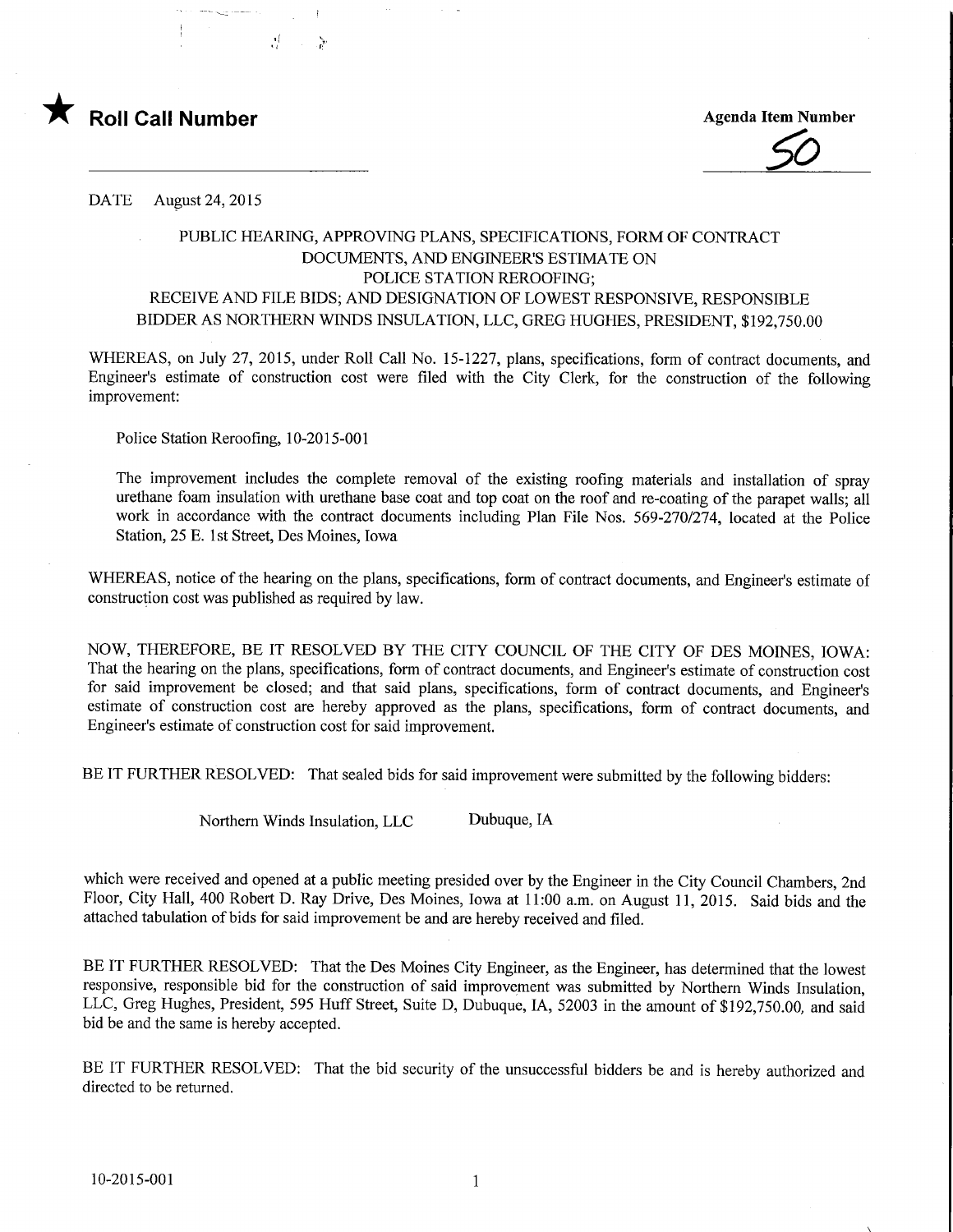

**Agenda Item Number** 

DATE August 24, 2015

BE IT FURTHER RESOLVED: That the Engineer is hereby directed to secure execution by the lowest responsible, responsive Bidder and its surety of the contract documents in the form heretofore approved by this Council; that the Engineer is directed to thereafter present said contract documents to this Council for approval and authorization to the Mayor to sign; and that no contract shall be deemed to exist between the City of Des Moines and said Bidder until said contract has been executed by the Bidder, and shall have been approved by this Council and executed by the Mayor and attested to by the City Clerk.

BE IT FURTHER RESOLVED: That the City Council hereby authorizes the necessary road closures for the Project.

(City Council Communication Number  $15 · 466$  attached.)

Daniel E. Ritter

Des Moines Finance Director

Moved by to adopt.

FORM APPROVED: THE PUNDS AVAILABLE

ather find

Kathleen Vanderpool Deputy City Attorney

Funding Source: 2015-2016 CIP, Page Building - 9, Municipal Building Reroofing, BL044, G. O. Bonds

| <b>COUNCIL ACTION</b> | <b>YEAS</b> | <b>NAYS</b> | <b>PASS</b> | <b>ABSENT</b>   | I, Diane Rauh, City Clerk of said City Council, hereby     |  |
|-----------------------|-------------|-------------|-------------|-----------------|------------------------------------------------------------|--|
| <b>COWNIE</b>         |             |             |             |                 | certify that at a meeting of the City Council, held on the |  |
| <b>COLEMAN</b>        |             |             |             |                 | above date, among other proceedings the above was          |  |
| <b>GATTO</b>          |             |             |             |                 | adopted.                                                   |  |
| <b>GRAY</b>           |             |             |             |                 |                                                            |  |
| <b>HENSLEY</b>        |             |             |             |                 | IN WITNESS WHEREOF, I have hereunto set my hand            |  |
| <b>MAHAFFEY</b>       |             |             |             |                 | and affixed my seal the day and year first above written.  |  |
| <b>MOORE</b>          |             |             |             |                 |                                                            |  |
| <b>TOTAL</b>          |             |             |             |                 |                                                            |  |
| <b>MOTION CARRIED</b> |             |             |             | <b>APPROVED</b> |                                                            |  |
|                       |             |             |             |                 |                                                            |  |
|                       |             |             |             |                 |                                                            |  |
|                       |             |             |             |                 |                                                            |  |
|                       |             |             |             | Mayor           |                                                            |  |
|                       |             |             |             |                 | City Clerk                                                 |  |